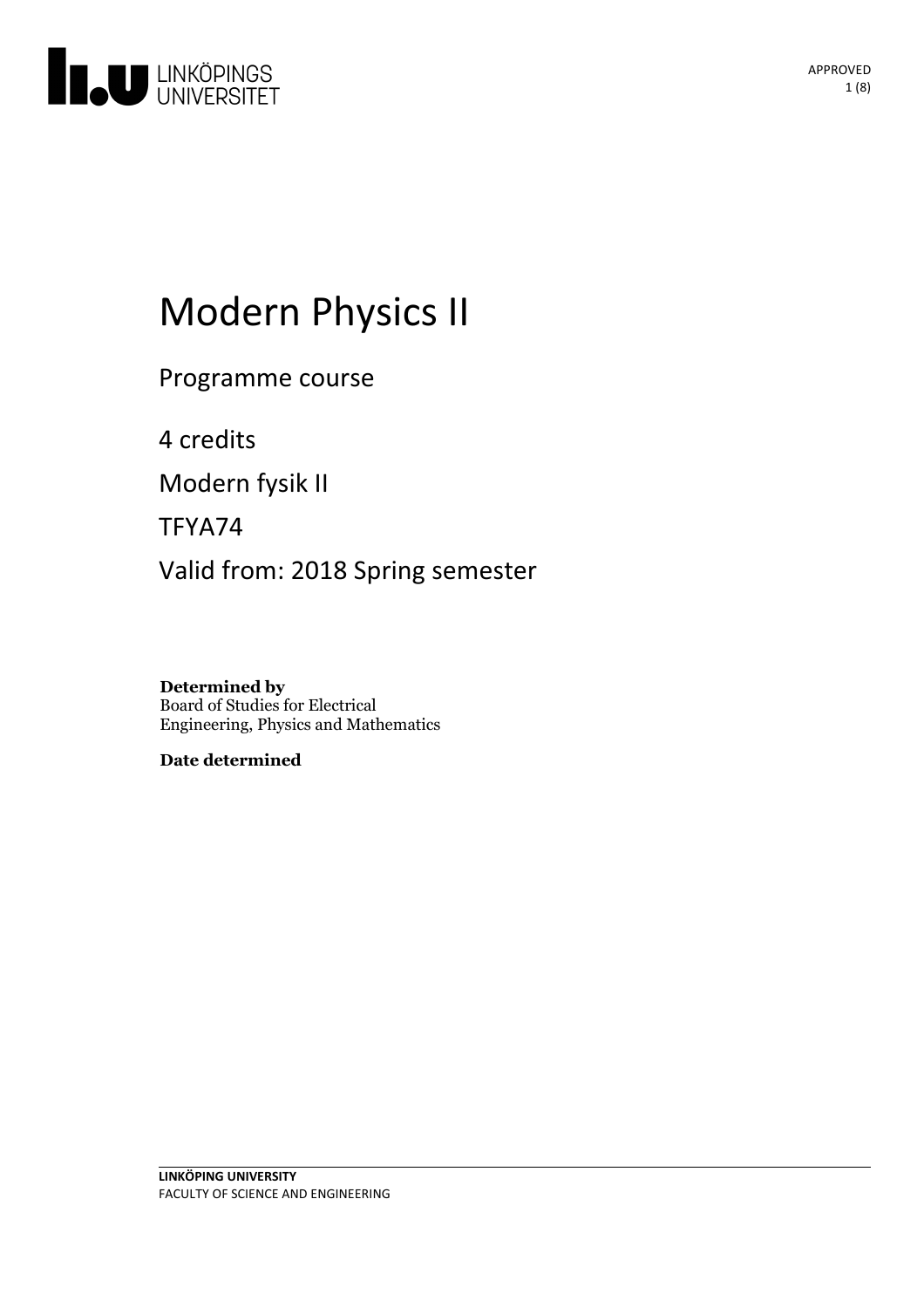### Main field of study

Applied Physics, Physics

Course level

First cycle

### Advancement level

 $G<sub>2</sub>X$ 

### Course offered for

- Physics, Bachelor´s Programme
- Applied Physics and Electrical Engineering International, M Sc in Engineering
- Applied Physics and Electrical Engineering, M Sc in Engineering

### Entry requirements

Note: Admission requirements for non-programme students usually also include admission requirements for the programme and threshold requirements for progression within the programme, or corresponding.

### Prerequisites

Calculus, Mechanics, Wave Motion and Electromagnetic Field Theory

### Intended learning outcomes

In Modern physics II applications of the foundations of relativity and quantum physics given in Modern Physics I are included. After completion of this course the student will be able to:

- outline the main ideas and theories in the more applied areas of modern physics
- solve problems in modern physics by choosing appropriate methods and assess the plausibility of the results obtained
- formulate and evaluate mathematical models describing physical problems
- explain the significance of the Swedish and English terms used in the field
- perform simple measurements and computer simulations of importance in modern physics

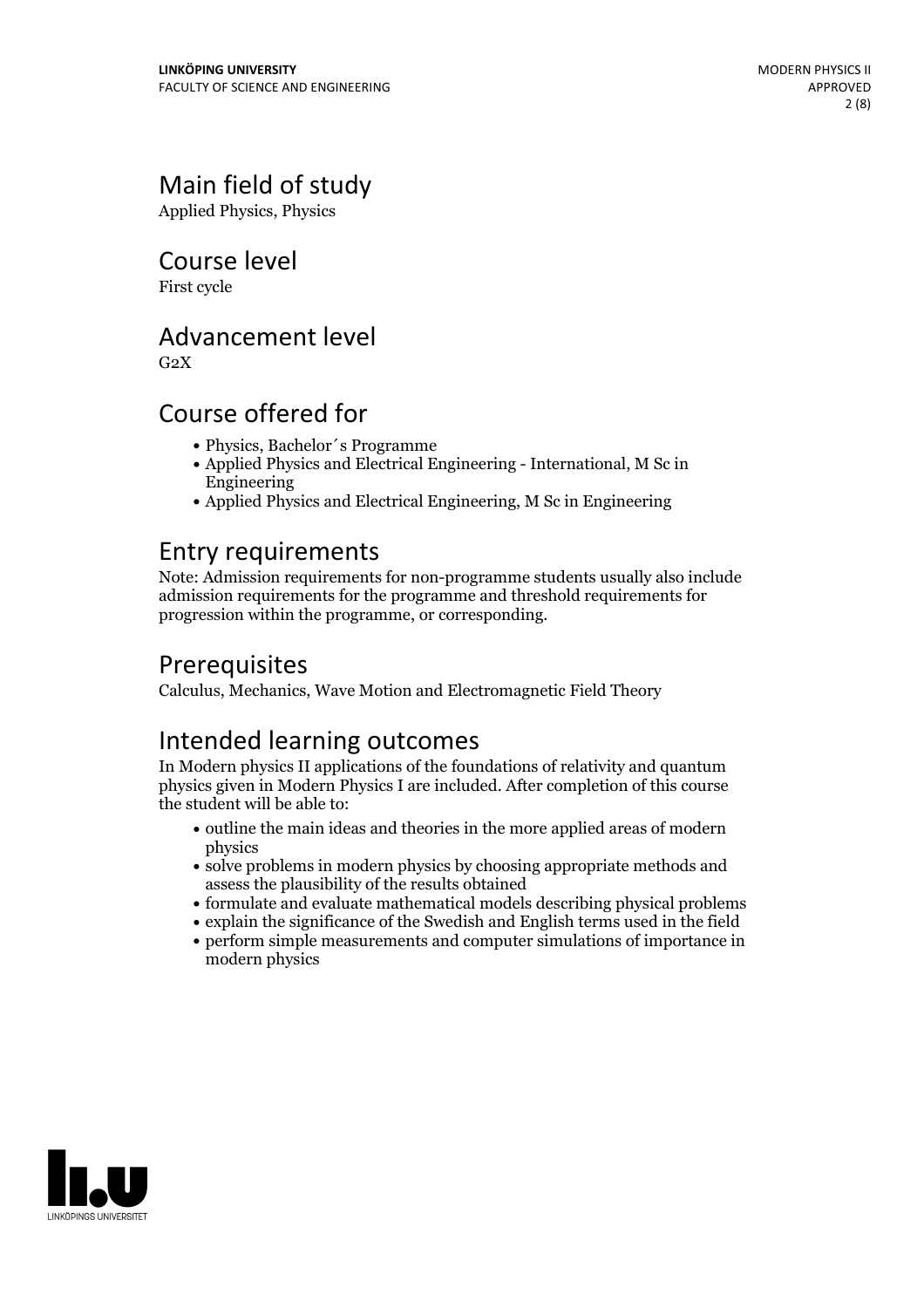### Course content

Modern physics is essentially the physics of the twentieth century, and has a huge range, from the smallest building blocks of the universe and everything in between. In this course we focus on the more applied parts of quantum physics and to some extent the theory of relativity and apply them to:

- Molecular physics: chemical bonds, molecular orbitals, hybridization, rotation and vibration, molecular spectra
- Solid State Physics: crystal structures and bonding, electronic structure, semiconductor physics and semiconductor devices
- Exotic materials and states of matter: fullerenes, laser, superconductivity, Bose-Einstein condensate
- Numerical solution of quantum mechanical problems: the principle of variation, computational materials science, quantum chemistry
- Ouantum information theory: qubits, quantum computers and quantum cryptography
- Elementary particle physics: the standard model and beyond
- Cosmology: the Big Bang theory, the expansion of the universe, black holes
- Laboratory exercises in quantum physics and nuclear physics

### Teaching and working methods

Lectures, problem solving exercises, laboratory exercises

### Examination

| TEN1 Written examination                     | 3 credits $U, 3, 4, 5$ |  |
|----------------------------------------------|------------------------|--|
| LAB1 Laboratory work with written assignment | 1 credits U, G         |  |

### Grades

Four-grade scale, LiU, U, 3, 4, 5

**Other information**<br>Supplementary courses: Nanotechnology, Physics of Condensed Matter, Experimental Physics, Semiconductor Technology, Surface Physics, Analytical Mechanics, Theory of Relativity, Quantum Mechanics, Cosmology, Medical Radiation Physics

### Department

Institutionen för fysik, kemi och biologi

### Director of Studies or equivalent

Magnus Johansson

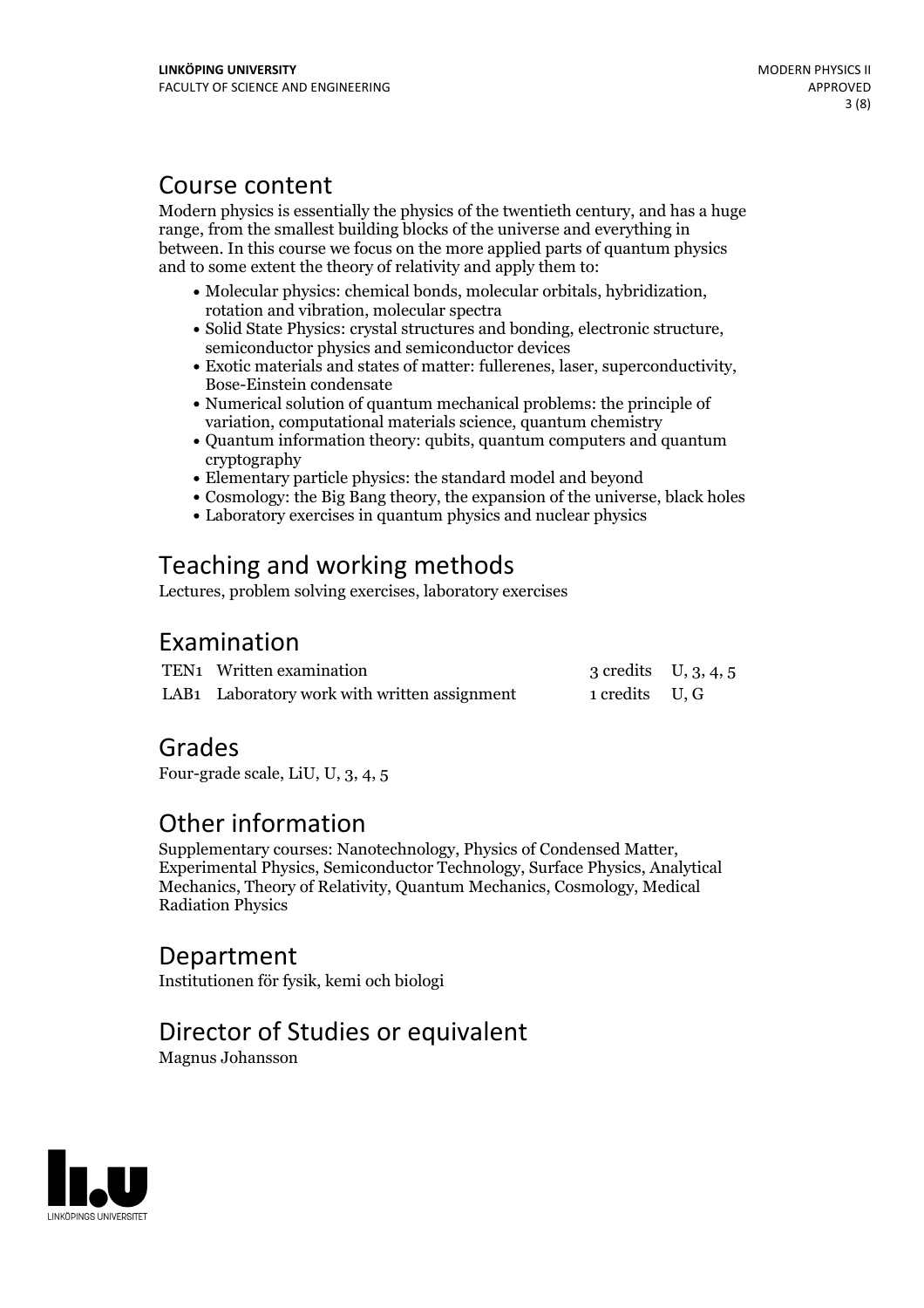### Examiner

Rickard Armiento

### Course website and other links

## Education components

Preliminary scheduled hours: 52 h Recommended self-study hours: 55 h

### Course literature

#### **Books**

Harris, Randy, (2014) *Modern physics* 2. ed., Pearson New International ed. Harlow : Pearson, cop. <sup>2014</sup> ISBN: 9781292023267 Alternatively: Randy Harris: Modern Physics, 2a upplagan., Pearson international edition, 2008 (ISBN-13: 978-0-321-52667-0)

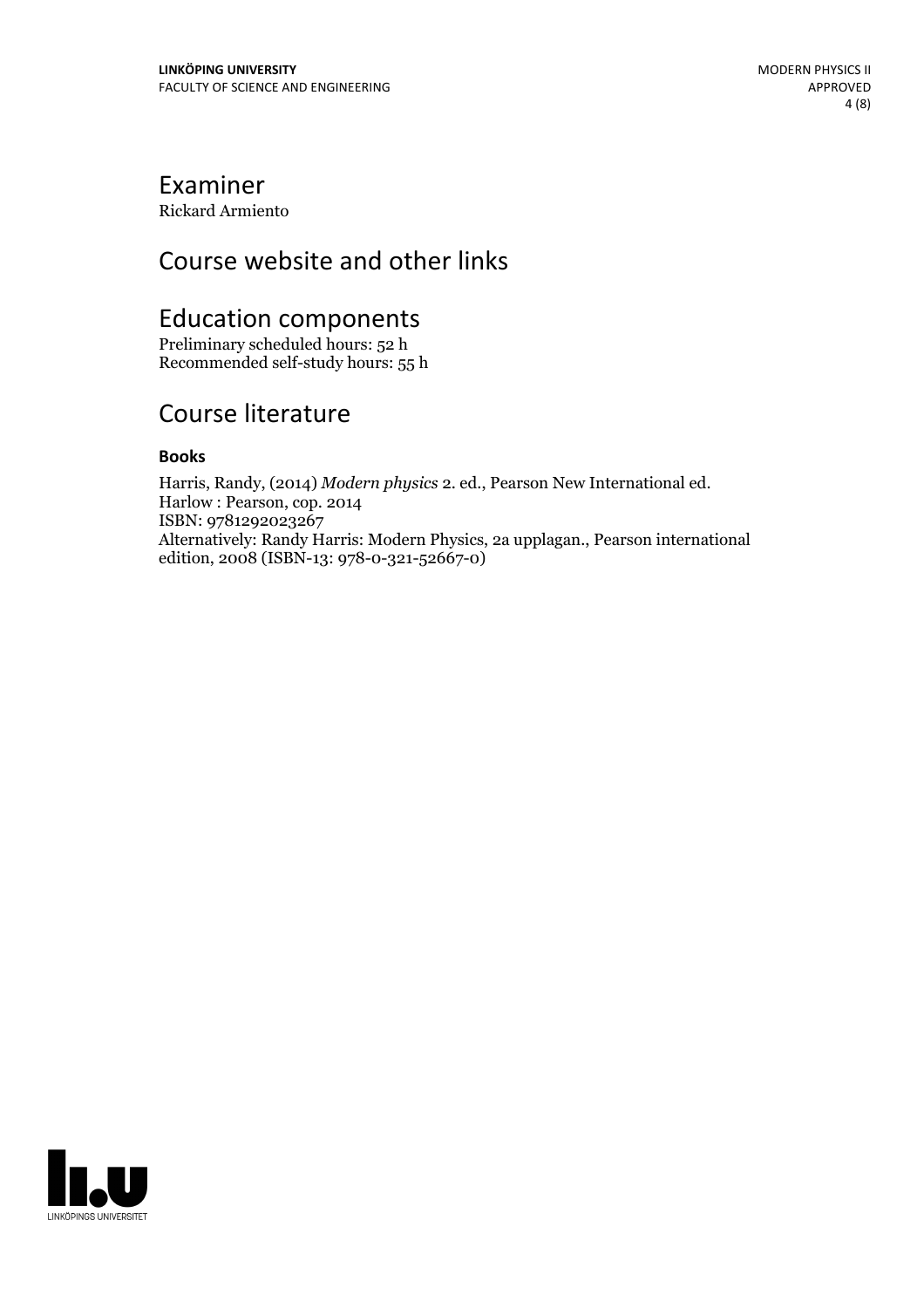### **Common rules**

#### **Course syllabus**

A syllabus has been established for each course. The syllabus specifies the aim and contents of the course, and the prior knowledge that a student must have in order to be able to benefit from the course.

### **Timetabling**

Courses are timetabled after a decision has been made for this course concerning its assignment to a timetable module. A central timetable is not drawn up for courses with fewer than five participants. Most project courses do not have a central timetable.

#### **Interrupting a course**

The vice-chancellor's decision concerning regulations for registration, deregistration and reporting results (Dnr LiU-2015-01241) states that interruptions in study are to be recorded in Ladok. Thus, all students who do not participate in a course for which they have registered must record the interruption, such that the registration on the course can be removed. Deregistration from <sup>a</sup> course is carried outusing <sup>a</sup> web-based form: www.lith.liu.se/for-studenter/kurskomplettering?l=sv.

#### **Cancelled courses**

Courses with few participants (fewer than 10) may be cancelled or organised in a manner that differs from that stated in the course syllabus. The board of studies is to deliberate and decide whether a course is to be cancelled orchanged from the course syllabus.

#### **Regulations relatingto examinations and examiners**

Details are given in a decision in the university's rule book: http://styrdokument.liu.se/Regelsamling/VisaBeslut/622678.

#### **Forms of examination**

#### **Examination**

Written and oral examinations are held at least three times a year: once immediately after the end of the course, once in August, and once (usually) in one of the re-examination periods. Examinations held at other times are to follow a decision of the board of studies.

Principles for examination scheduling for courses that follow the study periods:

courses given in VT1 are examined for the first time in March, with re-

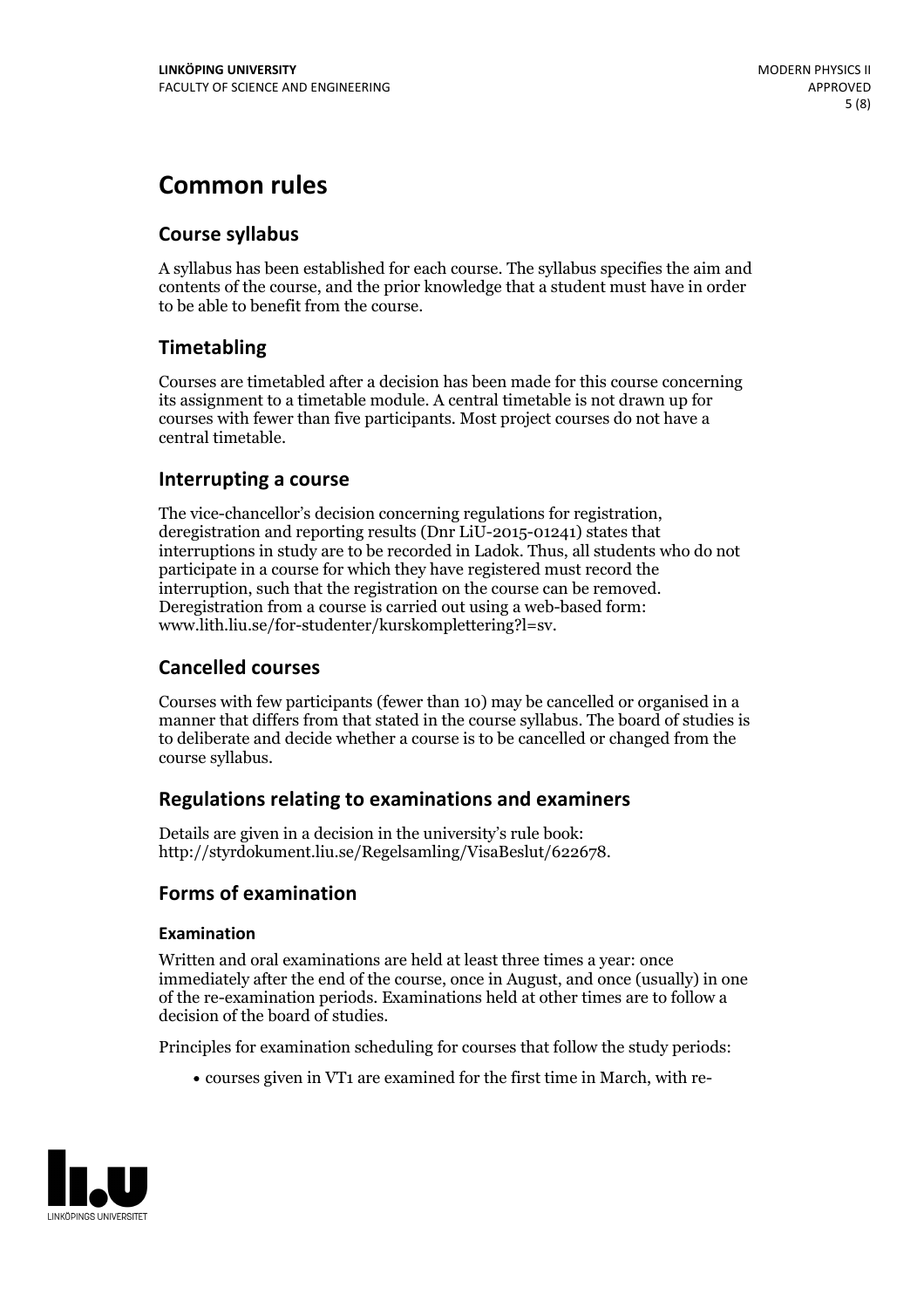examination in June and August

- courses given in VT2 are examined for the first time in May, with re-examination in August and October
- courses given in HT1 are examined for the first time in October, with re-examination in January and August
- courses given in HT2 are examined for the first time in January, with re-examination at Easter and in August.

The examination schedule is based on the structure of timetable modules, but there may be deviations from this, mainly in the case of courses that are studied and examined for several programmes and in lower grades (i.e. 1 and 2).

- Examinations for courses that the board of studies has decided are to be held in alternate years are held only three times during the year in which
- the course is given.<br>• Examinations for courses that are cancelled or rescheduled such that they are not given in one or several years are held three times during the year that immediately follows the course, with examination scheduling that corresponds to the scheduling that was in force before the course was cancelled or rescheduled.<br>• If teaching is no longer given for a course, three examination occurrences
- are held during the immediately subsequent year, while examinations are at the same time held for any replacement course that is given, or alternatively in association with other re-examination opportunities. Furthermore, an examination is held on one further occasion during the next subsequent year, unless the board of studies determines otherwise.<br>• If a course is given during several periods of the year (for programmes, or
- on different occasions for different programmes) the board orboards of studies determine together the scheduling and frequency of re-examination occasions.

#### **Registration for examination**

In order to take an examination, a student must register in advance at the Student Portal during the registration period, which opens 30 days before the date of the examination and closes 10 days before it. Candidates are informed of the location of the examination by email, four days in advance. Students who have not registered for an examination run the risk of being refused admittance to the examination, if space is not available.

Symbols used in the examination registration system:

- \*\* denotes that the examination is being given for the penultimate time.
- \* denotes that the examination is being given for the last time.

#### **Code of conduct for students during examinations**

Details are given in a decision in the university's rule book: http://styrdokument.liu.se/Regelsamling/VisaBeslut/622682.

#### **Retakes for higher grade**

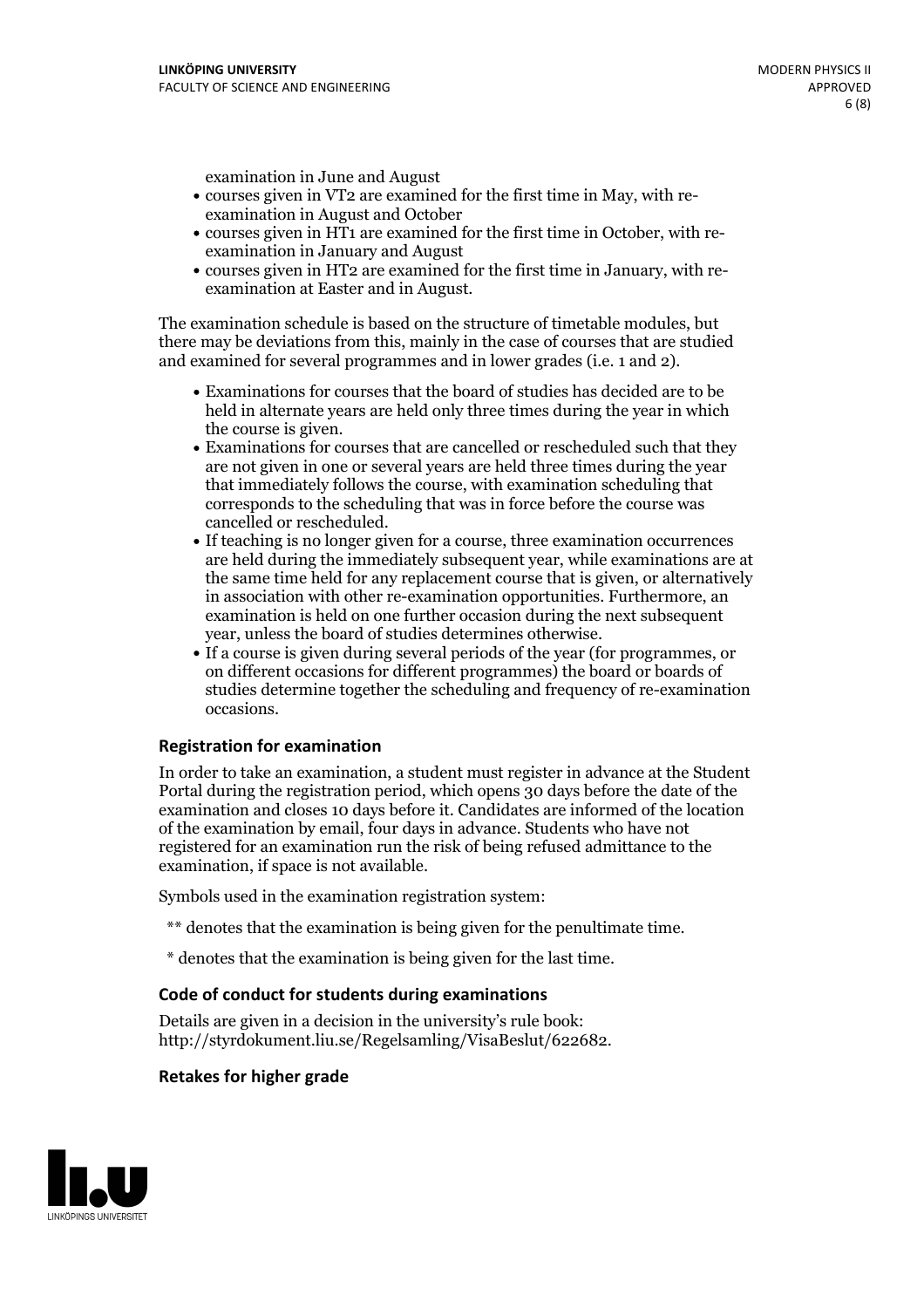Students at the Institute of Technology at LiU have the right to retake written examinations and computer-based examinations in an attempt to achieve a higher grade. This is valid for all examination components with code "TEN" and "DAT". The same right may not be exercised for other examination components, unless otherwise specified in the course syllabus.

#### **Retakes of other forms of examination**

Regulations concerning retakes of other forms of examination than written examinations and computer-based examinations are given in the LiU regulations for examinations and examiners, http://styrdokument.liu.se/Regelsamling/VisaBeslut/622678.

#### **Plagiarism**

For examinations that involve the writing of reports, in cases in which it can be assumed that the student has had access to other sources (such as during project work, writing essays, etc.), the material submitted must be prepared in accordance with principles for acceptable practice when referring to sources (references or quotations for which the source is specified) when the text, images, ideas, data, etc. of other people are used. It is also to be made clear whether the author has reused his or her own text, images, ideas, data, etc. from previous examinations.

A failure to specify such sources may be regarded as attempted deception during examination.

#### **Attempts to cheat**

In the event of <sup>a</sup> suspected attempt by <sup>a</sup> student to cheat during an examination, or when study performance is to be assessed as specified in Chapter <sup>10</sup> of the Higher Education Ordinance, the examiner is to report this to the disciplinary board of the university. Possible consequences for the student are suspension from study and a formal warning. More information is available at https://www.student.liu.se/studenttjanster/lagar-regler-rattigheter?l=sv.

#### **Grades**

The grades that are preferably to be used are Fail (U), Pass (3), Pass not without distinction  $(4)$  and Pass with distinction  $(5)$ . Courses under the auspices of the faculty board of the Faculty of Science and Engineering (Institute of Technology) are to be given special attention in this regard.

- 1. Grades U, 3, 4, 5 are to be awarded for courses that have written
- examinations. 2. Grades Fail (U) and Pass (G) may be awarded for courses with <sup>a</sup> large degree of practical components such as laboratory work, project work and group work.

#### **Examination components**

- 
- 1. Grades U, 3, 4, <sup>5</sup> are to be awarded for written examinations (TEN). 2. Grades Fail (U) and Pass (G) are to be used for undergraduate projects and other independent work.